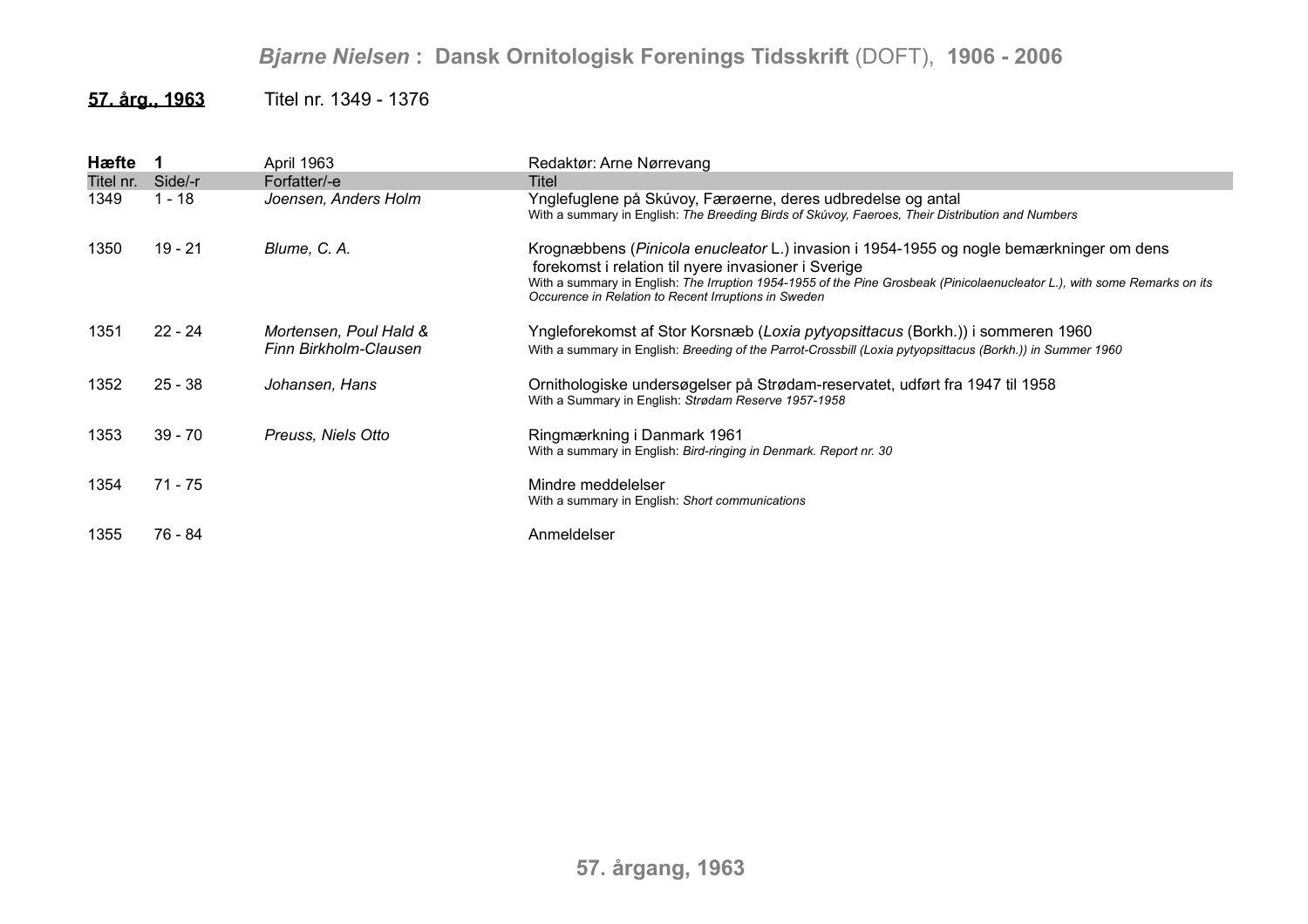## *Bjarne Nielsen* **: Dansk Ornitologisk Forenings Tidsskrift** (DOFT), **1906 - 2006**

| Hæfte 2   |            | Juli 1963                        | Redaktør: Arne Nørrevang                                                                                                                                                                                          |
|-----------|------------|----------------------------------|-------------------------------------------------------------------------------------------------------------------------------------------------------------------------------------------------------------------|
| Titel nr. | Side/-r    | Forfatter/-e                     | Titel                                                                                                                                                                                                             |
| 1356      | IX - XXIV  |                                  | Foreningsmeddelelser                                                                                                                                                                                              |
| 1357      | $85 - 93$  | Løppenthin, Bernt                | Betragtninger over de dansk-baltiske alkebestande. Modsigelse af reliktteorien<br>With a summary in English: The Immigration and Distribution of the Alcida in the Baltic Sea. A A Refutation of the Relic-theory |
| 1358      | 94 - 98    | Bruun, Bertel                    | Svartbagen (Larus marinus L.) i Danmark. En undersøgelse baseret på ringmærkninger af<br>skandinaviske Svartbage.                                                                                                 |
|           |            |                                  | With a summary in English: The Great Black-Backed Gull (Larus marinus L.) in Denmark                                                                                                                              |
| 1359      | $99 - 109$ | Nørrevang, Arne                  | Considerations on Avifaunal Connections Across the North Atlantic<br>Med et resumé på dansk: Betragtninger over fuglenes udbredelse over Nordatlanten til Grønland                                                |
|           |            |                                  |                                                                                                                                                                                                                   |
| 1360      | 110 - 117  | Norup, Svend                     | Danske piberes ynglebiologi. I. Markpiberen (Anthus c. campestris (L.))<br>With a summary in English: Breeding Biology of Danish Pipits. I. Tawny Pipit Anthus c. campestris (L.)                                 |
| 1361      | 118 - 119  | Christensen, Niels Hesselbjerg & | Hedelærke (Lullula arborea (L.)) som trækgæst i Danmark                                                                                                                                                           |
|           |            | C. Frahm Pedersen                | With a summary in English: The Wood Lark (Lullula arborea (L.)) as Passage Migrant in Denmark                                                                                                                     |
| 1362      | 120 - 128  |                                  | Mindre meddelelser                                                                                                                                                                                                |
| 1363      | 128        | Løppenthin, Bernt                | Sylvester Mathias Saxtorph, 8. august 1890 - 28. januar 1963                                                                                                                                                      |
| 1364      | 129 - 132  |                                  | Anmeldelser                                                                                                                                                                                                       |